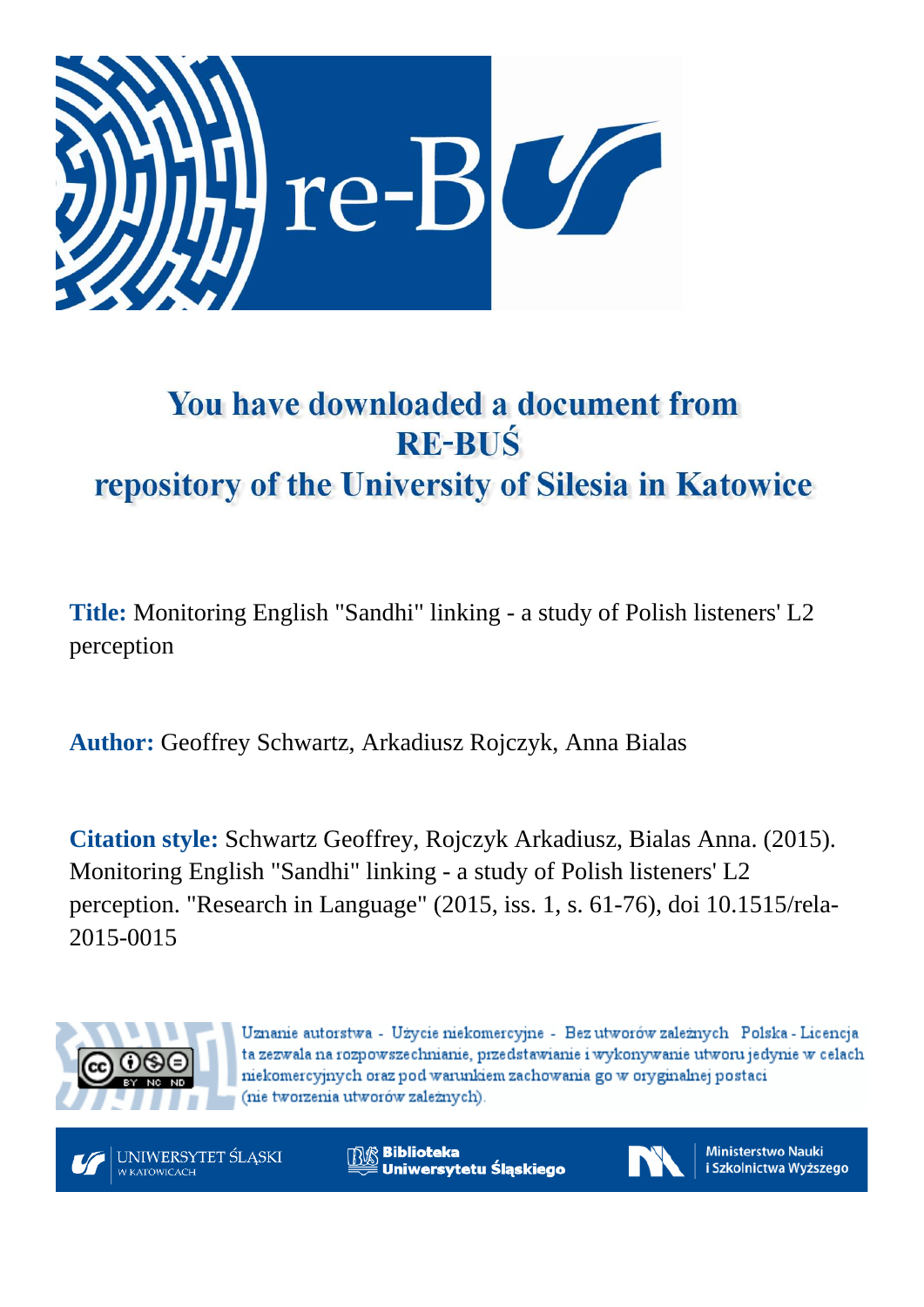## MONITORING ENGLISH *SANDHI* LINKING – A STUDY OF POLISH LISTENERS' L2 PERCEPTION

*GEOFFREY SCHWARTZ* Adam Mickiewicz University in Poznań geoff@wa.amu.edu.pl

#### *ARKADIUSZ ROJCZYK*

University of Silesia arkadiusz.rojczyk@us.edu.pl

*ANNA BALAS* Adam Mickiewicz University in Poznań abalas@wa.amu.edu.pl

#### **Abstract**

This paper presents a set of word monitoring experiments with Polish learners of English. Listeners heard short recordings of native English speech, and were instructed to respond when they recognized an English target word that had been presented on a computer screen. Owing to phonological considerations, we compared reaction times to two types of vowel-initial words, which had been produced either with glottalization, or had been joined via *sandhi* linking processes to the preceding word. Results showed that the effects of the glottalization as a boundary cue were less robust than expected. Implications of these findings for models of L2 speech are discussed. It is suggested that the prevalence of glottalization in L1 production makes listeners less sensitive to its effects as a boundary cue in L2.

### **1. Introduction**

In recent years, research in second language (L2) speech acquisition has started to devote more attention to external *sandhi* – phonological processes that span word boundaries. Studies by Cebrian (2000), Zsiga (2003, 2011), Lleo and Vogel (2004), Altenberg (2005), Ito and Strange (2009), Bissiri, Lecumberri, Cooke, and Volín (2011), Volín, Uhrinová, and Skarnitzl (2012), Šimáčková, Kolářová, and Podlipský (2014), Schwartz, Balas, and Rojczyk (2014), and Shoemaker (2014), along with a larger body of work on the acquisition of the well-known processes of *liaison* and *enchaînement* in L2 French, (e.g. Howard, 2006; Howard, 2008; Sturm, 2013; Shoemaker, 2010), indicate that L2 research has started to move beyond simple segmental features such as vowel quality and Voice Onset Time (VOT). This research has included studies of how L2 learners acquire boundary effects in the target language, as well as the degree to which learners suppress L1 boundary effects in the process of L2 acquisition.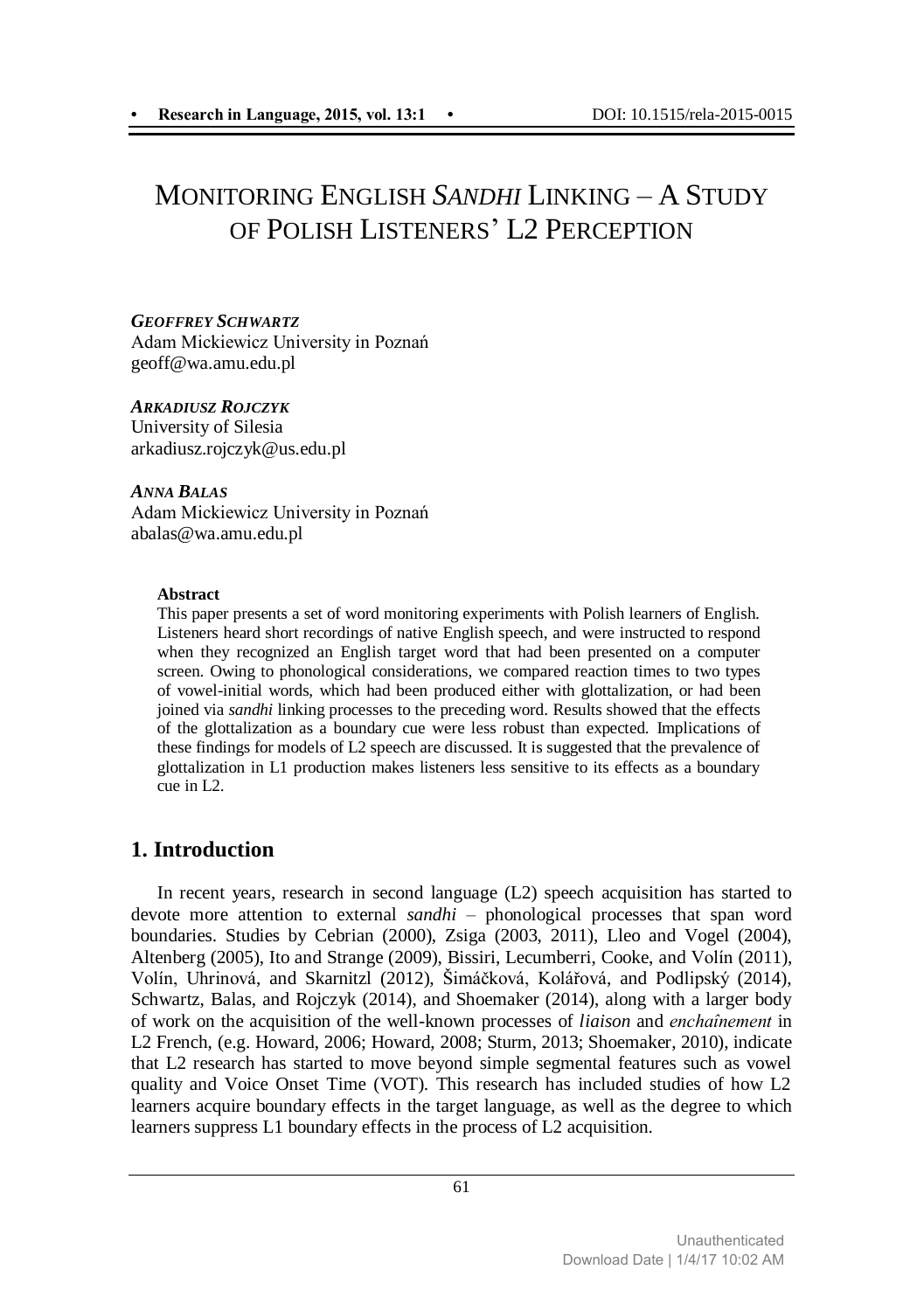In the findings of L2 *sandhi* research so far, it is difficult to identify commonalities. In some cases, acquisition of *sandhi* processes has been successful, while in others it has been less so. For example, Shoemaker (2010) found that advanced L1 English learners of French performed at near ceiling levels in the perception of the fine phonetic details French speakers use to distinguish boundary 'minimal pairs' (*un air ~ un nerf* 'a melody'  $\sim$  'a nerve') with identical segmental content that differ solely with respect to the boundary location. Similar research with English as an L2 has shown that Spanish (Altenberg, 2005), Japanese (Ito & Strange, 2009), and French (Shoemaker, 2014) have less success in distinguishing pairs like *keeps talking* ~ *keep stalking* than pairs such as *a nice man ~ an ice man*. With regard to the suppression of L1 boundary effects in L2 production, some works (Cebrian, 2000; Lleo & Vogel, 2004) have noted learner success in this area, while others (Zsiga, 2011; Schwartz et al., 2014) have found less encouraging results.

Since it has been difficult to draw unambiguous conclusions with regard to boundary phenomena, it appears as though predictions concerning L2 learners' performance with boundary effects require deep consideration of the particular process in question. In other words, we suggest that the phonological status of a given boundary effect in a given L1 should provide the greatest insight into the intricacies of L2 speech acquisition. If two different processes produce different results, the most natural conclusion is that these processes have a different phonological status. Our recent work (e.g. Schwartz et al., 2014; Rojczyk, Schwartz, and Balas, 2014; Balas, Schwartz, and Rojczyk, 2014) has explored the effects of glottal marking of word-initial vowels by Polish learners of English. In L1 Polish, glottalization is quite common, and prevents the kind of *sandhi* linking processes that are commonly observed in English, such as C#V resyllabification, linking  $/r/$ , and linking glides (see e.g. Cruttenden, 2001). Thus, the failure to suppress glottal marking in the production of L2 English is an apparent obstacle to be overcome in the acquisition of English *sandhi* linking. Production studies have shown that (1) learners acquire linking processes later than other segmental features, (2) that more advanced learners are more successful in suppressing glottalization, (3) that advanced learners produce more glottalization in their L1 than in their L2, and (4) that explicit instruction in linking processes may be an effective part of pronunciation teaching. These findings are compatible with the claim that linking vs. glottalization is a significant phonological opposition in the two languages.

This paper describes Polish learners' perception of *sandhi*-linking vs. vowel glottalization in L2 English . A word monitoring task is used to investigate whether a target word is recognized more quickly if it is realized with glottalization. Surprisingly, the results of the studies suggest that the effects of glottalization for word recognition are minimal, despite the prevalence of glottalization in Polish and Polish-accented English. To interpret this result, we consider the hypothesis of 'desensitization' (Bohn, 1995), by which the role of L1 phonetic cues in L2 perception is minimized. The rest of this paper will proceed as follows. Section 2 will present further background on L2 sandhi research, as well as vowel glottalization in Polish and English. Section 3 describes the experiment. Section 4 discusses the implications of our findings for theoretical models of second language speech.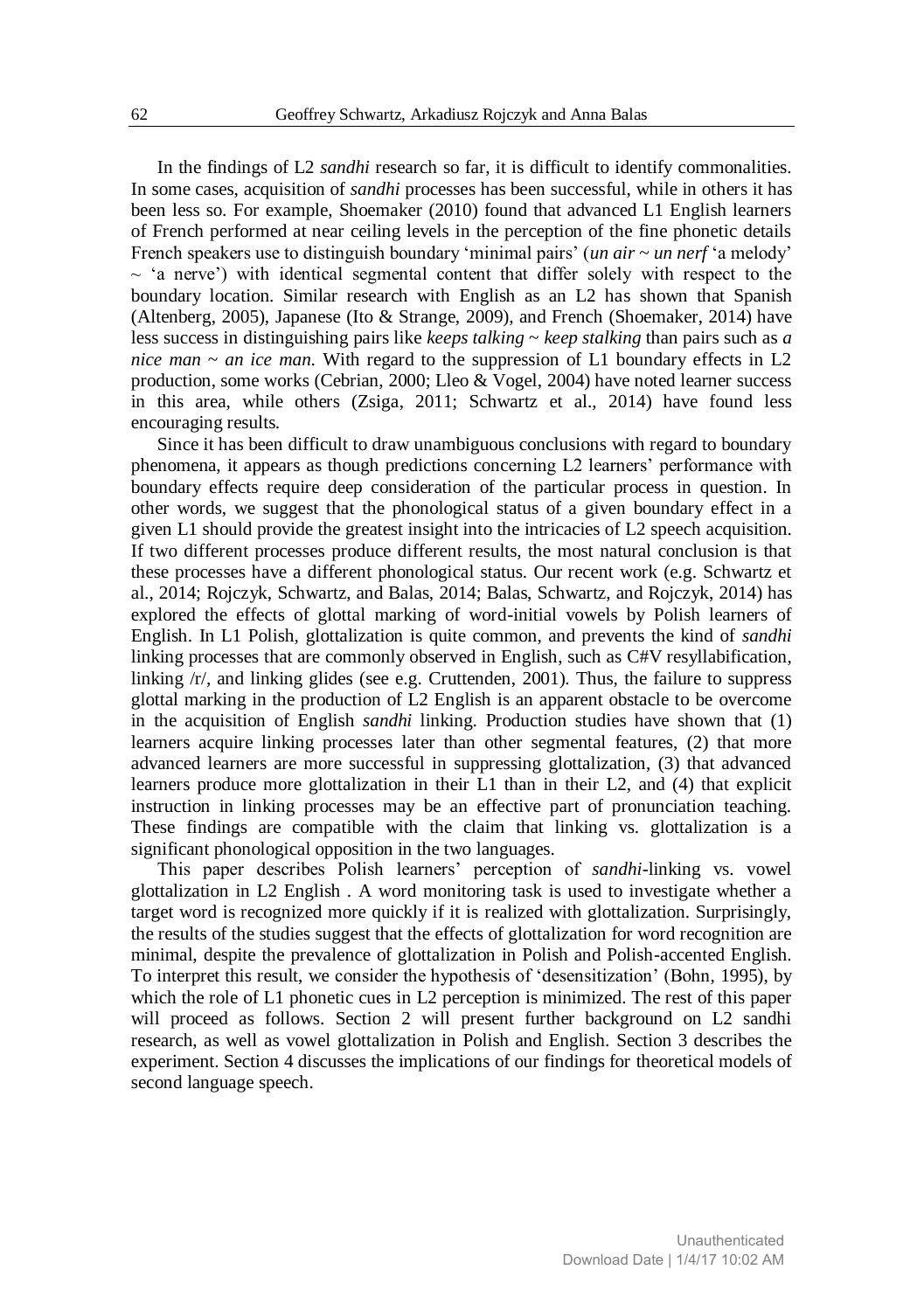#### **2. Glottalization, linking and research into L2 boundary effects**

#### **2.1 The phonetics and phonology of glottal marking**

The empirical focus of this study is the realization of word-initial vowels in terms of glottalization vs. *sandhi* linking. In the production of vowels, speakers may produce an additional articulatory gesture in the larynx as a supplement to tongue and lip configurations. Laryngealization, or glottalization, may be observed in spectrograms as a period of silence associated with full glottal closure (glottal stops), or as a change in phonation type (voice quality), which is visible as a break in the regularity of the vocal wave. In addition, local drops in pitch and/or amplitude have been found to induce glottal stop percepts (Hillenbrand & Houde, 1996). Glottalization in terms of voice quality is illustrated in Figure 1, which shows a production of the Polish phrase *brata Artura* 'Arthur's brother'. In the spectrogram, glottalization is visible as the vertical lines interrupting the /a#a/ sequence.



**Figure 1**. spectrogram of Polish *brata Artura* 'Arthur's brother' with glottalization.

A common claim found in studies on vowel glottalization is that the phenomenon is a kind of 'universal phonetic default' (Ratcliffe, 1996; cited in Altenberg, 2005, p. 345), used to mark boundaries, that is also common in English. As a 'universal default', the phonological status of vowel glottalization is therefore implicitly assumed to be largely equivalent in languages without phonemic glottal stops. However, there is reason to suggest that its characterization as a universal phonetic phenomenon is in need of further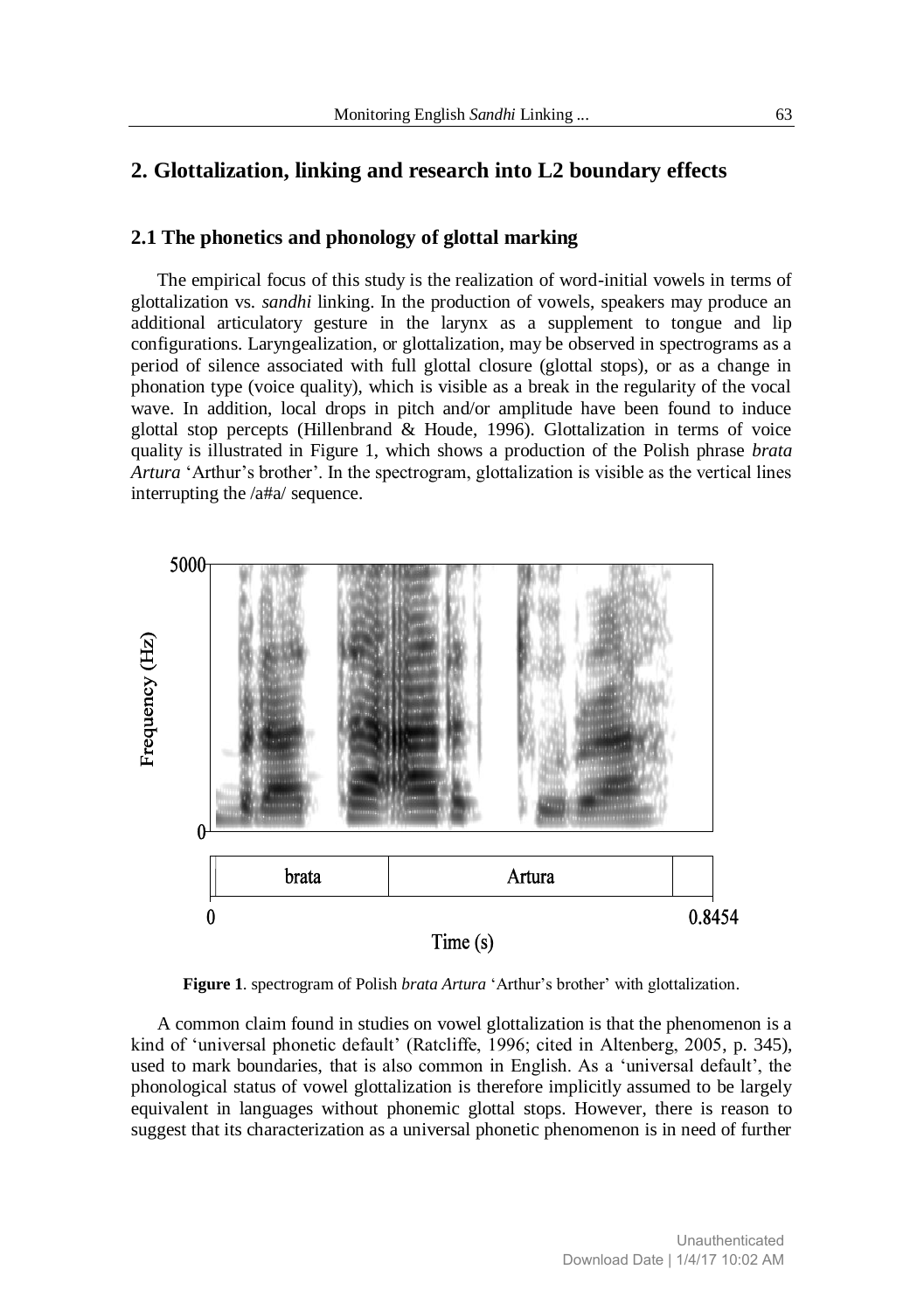refinement. Word-initial vowels in English are frequently susceptible to linking processes (e.g. Cruttenden, 2001), including resyllabification (*find out ~ fine doubt*) linking or intrusive  $\langle r \rangle$ , as well as glide-like transitions (*two eyes* ~ *too wise*).<sup>1</sup> An illustration of linking is shown in Figure 2, depicting the English phrase *do it*, which appears on the spectrogram to contain a single portion of vocalic material. The 'boundary' between the two words is not marked.



**Figure 2**. Spectrogram of English *do it* with linked realization.

The example suggests that glottalization is not a 'default' for English. Rather, its use tends to be limited the marking of phrase-level boundaries and prominent syllables (Dilley, Shattuck-Hufnagel, & Ostendorf, 1996; Garellek, 2012), while linking is the norm phrase-medially.<sup>2</sup> This contrasts with languages such as German (Wiese, 1996), Czech (Palková, 1997) or Polish (Schwartz, 2013a), in which vowel glottalization is

1

<sup>1</sup> Davidson and Erker (2014) provide evidence that so-called inserted glides are phonetically distinct from lexical glides. Thus, *two eyes* and *too wise* are not homophonous. However, in many previous descriptions of English, they had been perceived as homophonous when the vowel-initial word was not glottalized. Although Davidson and Erker suggest that glottalization is an alternative to 'glide insertion', in their data most of the stimulus items were stressed initial vowels, which Garellek (2012) found to be particularly susceptible to glottalization.

<sup>&</sup>lt;sup>2</sup> A reviewer raises the possible example of *Anna Aldridge*, in which a glottal stop may appear phrase medially, as a challenge to our claim. In the example the reviewer mentions, the initial vowel that receives glottal marking bears word stress, which is of course covered by the phrase 'prominent syllables' that is included in our formulation of the claim. Stress has been found to be a contributing factor to glottalization in English (Garellek, 2012).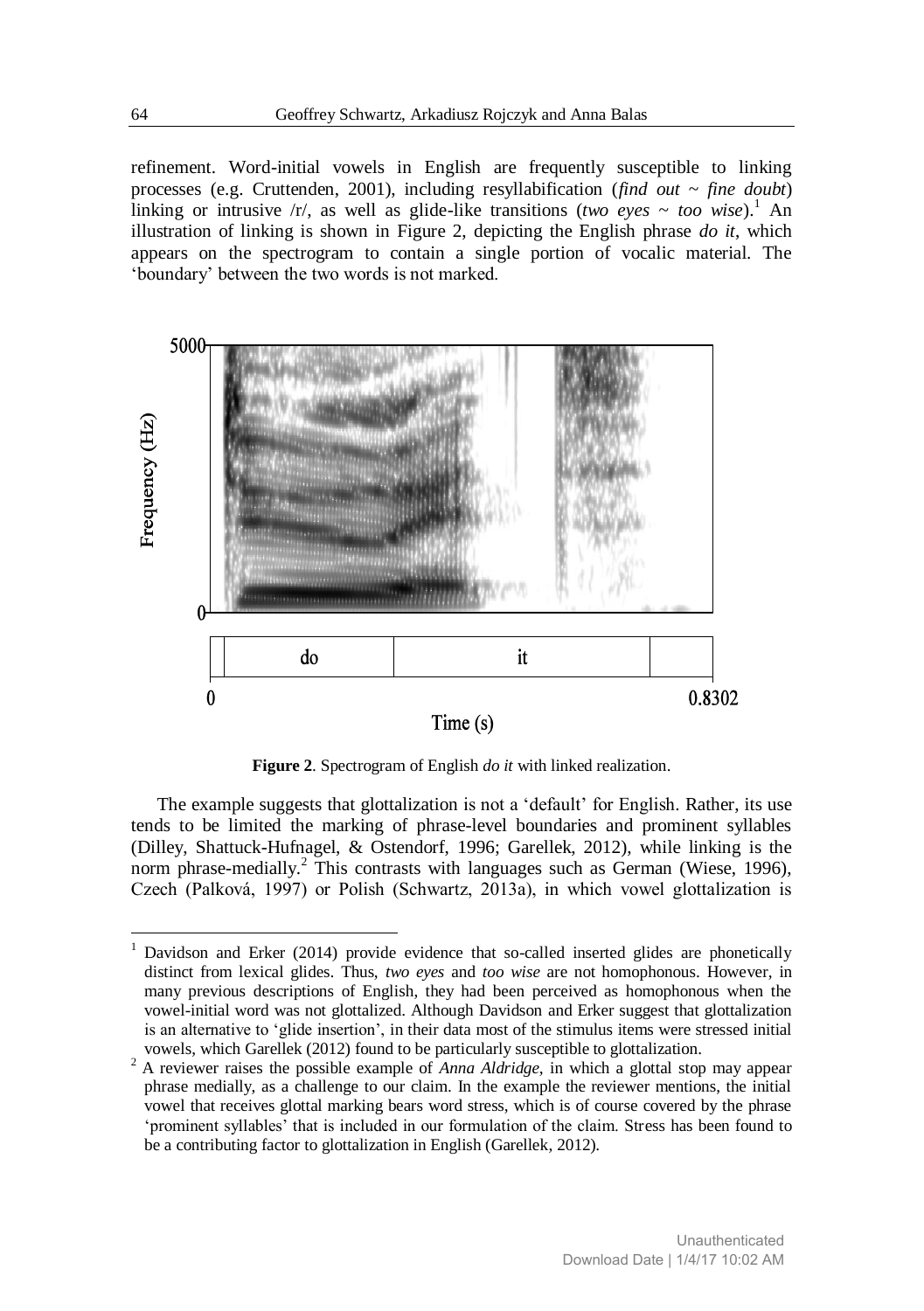common phrase-medially and even word-medially, and blocks the type of linking processes found in French and English. In rapid speech, in which glottalization is less likely, Polish tends to preserve the prominence of the word-initial vowel. Thus, instead of linking the V#V sequence in *czy Agnieszka* 'or Agnieszka', in rapid speech Polish speakers have a tendency to elide the first vowel and produce *cz'Agnieszka*, thus preserving the initial vowel at the expense of the final vowel (see Schwartz, 2013a).

In sum, Polish and English appear to show a categorical opposition with regard to the realization of initial vowels. In Polish, the 'initial' status of the vowel is preserved, and is frequently reinforced by glottalization. In English, initial vowels are susceptible to linking processes, and may lose their 'initial' status. Glottalization may be used for emphasis, or to mark stressed initial vowels, or phrase boundaries. The phonological underpinnings of this opposition may be attributed to a parameter setting with regard to syllables lacking an onset consonant (see Schwartz, 2013b).<sup>3</sup> In some languages, onsetless syllables show signs of prosodic deficiency, and are not counted for prosodic processes such as stress, reduplication, or tone. In others, onsetless syllables behave in a similar fashion to consonant-initial syllables. The parametric opposition may be seen in terms of an 'empty onset' that is present in Polish but absent in English.

#### **2.2 Glottalization in L2 studies**

-

Previous studies on glottalization production in L2 learners lend support to the phonological interpretation of the phenomenon. Whitworth (2003) examined prevocalic boundaries in the speech of German-English bilinguals. Those for whom German was L1 for the most part did not suppress German-style glottalization. Schwartz et al. (2014) investigated the phonetic interaction between linking and final voicing in C#V sequences in Polish-accented English. They found a robust link between the suppression of glottalization and native-like production of final voiced obstruents.<sup>4</sup> Final obstruent devoicing is an established feature of a Polish accent in English (Scheuer, 2003; Gonet & Pietroń, 2004). Since linking alters the 'final' status of word-final obstruents, its acquisition by Polish learners may be a pre-emptive step in avoiding final voicing errors. In another study, Šimáčková et al. (2014) looked at the production of linking vs.

<sup>&</sup>lt;sup>3</sup> A reviewer suggests that more attention should be given to the clarification of the phonological underpinnings mentioned here. Since the goal of this paper is to present an experiment and not discuss phonological theory, the reviewer is referred to the cited literature. Stated briefly, our basic claim is that the term 'initial', which the reviewer takes for granted in his/her critique, is arbitrary as it is commonly in the mean of 'after a word boundary'. We suggest that the presence of word boundaries may in fact be predicted by phonological parameters that are not arbitrary, and that the relative robustness of linking processes reflects language-specific phonological considerations. That is, glottalization vs. linking is more than simply a phonetic opposition, even though it does not make reference to contrastive properties.

<sup>4</sup> A reviewer points out that final devoicing is also observable in native varieties of English. Native-like productions are those that maintain the laryngeal contrast (typically through durational parameters) even if vocal fold vibration ceases. However, in the cases described in this paper (i.e. before vowel initial words) devoicing is generally not observed if the C#V sequence is linked.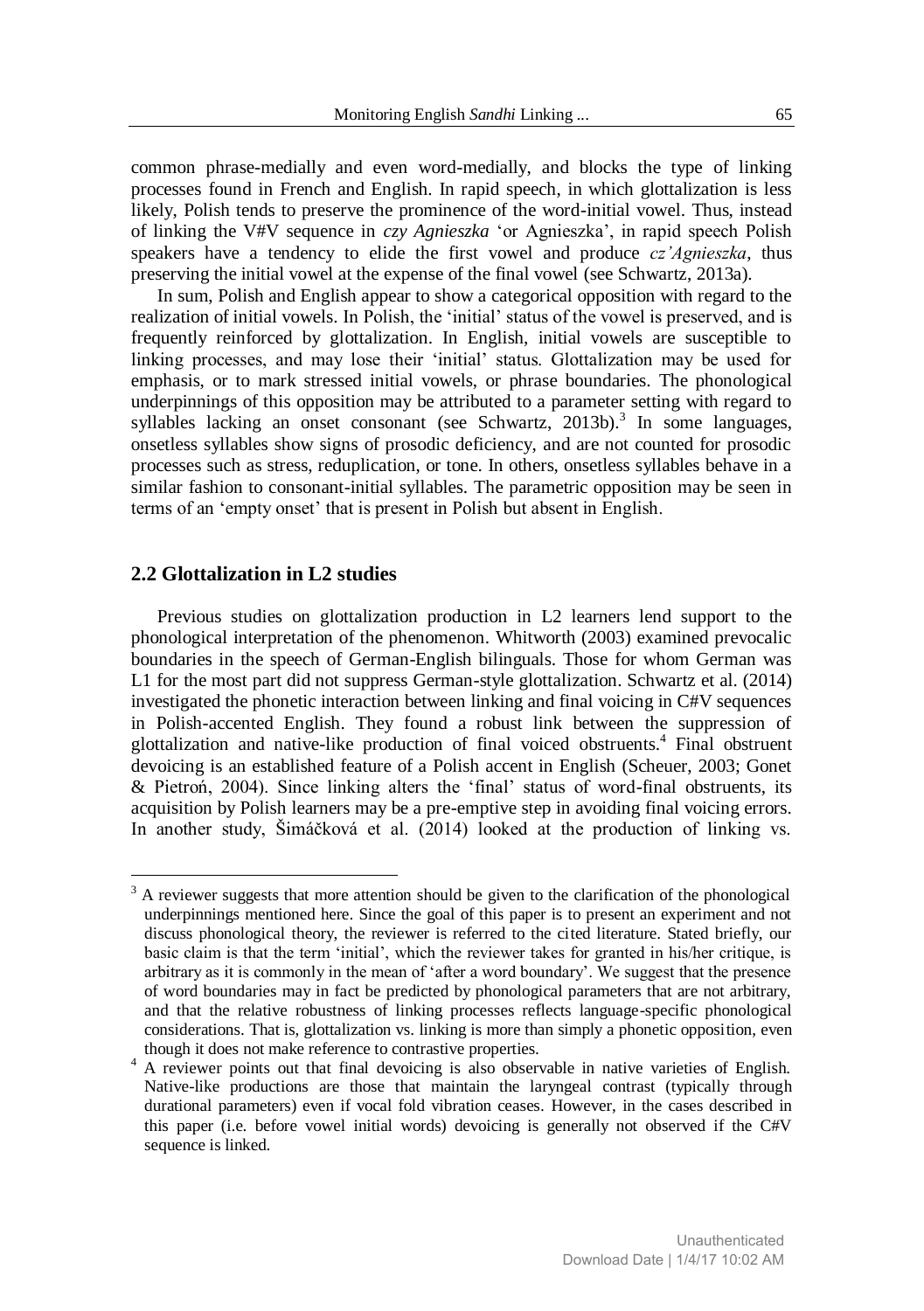glottalization of vowel-initial words in Czech-accented English. They found that glottalization was quite common, but that linking could appear in faster utterances.

With regard to perception, a series of studies (Altenberg, 2005; Ito & Strange, 2009; Shoemaker, 2014) has dealt with allophonic cues to boundaries in pairs of words with similar segmental sequences (*a nice man ~ an ice man*). In addition to testing learners' ability to segment the speech stream in an L2, these studies have provided data on the relative salience of different types of boundary phenomena, including aspiration of initial stops (*keeps talking* vs. *keep stalking*) and glottalization of initial vowels. In each case, vowel glottalization has been found to be a more robust boundary cue than aspiration for non-native listeners. That is, Spanish listeners were more accurate in discriminating between *a nice man* from *an ice man* (with glottalization in the latter), then they were in pairs such as *keeps talking ~ keep stalking* (with aspiration on the /t/ in *talking*). This finding has been reproduced for L1 Japanese listeners (Ito and Strange, 2009), and L1 French listeners (Shoemaker, 2014). Unfortunately, such boundary pair studies have been limited to L1s without the robust glottalization of the type found in German, Czech, or Polish.

While the boundary pair studies described above compare the effects of glottalization and aspiration with regard to boundary perception, they did not compare glottalized and linked tokens of initial vowels. Although we learned that glottalization is a more robust boundary cue than aspiration, the relative salience of glottalized vs. linked tokens was not tested. Another series of studies (Bissiri et al., 2011; Volín et al., 2012) has taken up this question explicitly. These studies used a word monitoring paradigm in which listeners were presented a target word on a computer screen accompanied by an audio recording. The task is to respond as soon as the target word is recognized. The analyzed data in these studies is response time. These studies compared L1 English, L1 Czech, L1 Spanish listeners. Native speakers, unsurprisingly, showed the quickest response times. For both Czech, Spanish, and Slovak listeners, response to glottalized items were shorter than to tokens without glottalization. In what follows, we will present a set of similar word monitoring experiments performed with Polish learners of English.

#### **3. Monitoring of linked vs. glottalized vowels**

This section describes the word monitoring experiments. The main research questions of our study are as follows:

- Does glottalization on initial vowels in L2 English lead to faster recognition of target words by Polish learners?
- Does level of proficiency in English, measured as year of study, interact with glottalization in determining reaction times to target words?

#### **3.1 Participants**

A total of sixty-three listeners participated in the experiment. All participants were pre-advanced and advanced Polish learners of English. Twenty participants were firstyear students of English recruited from the Institute of English, University of Silesia.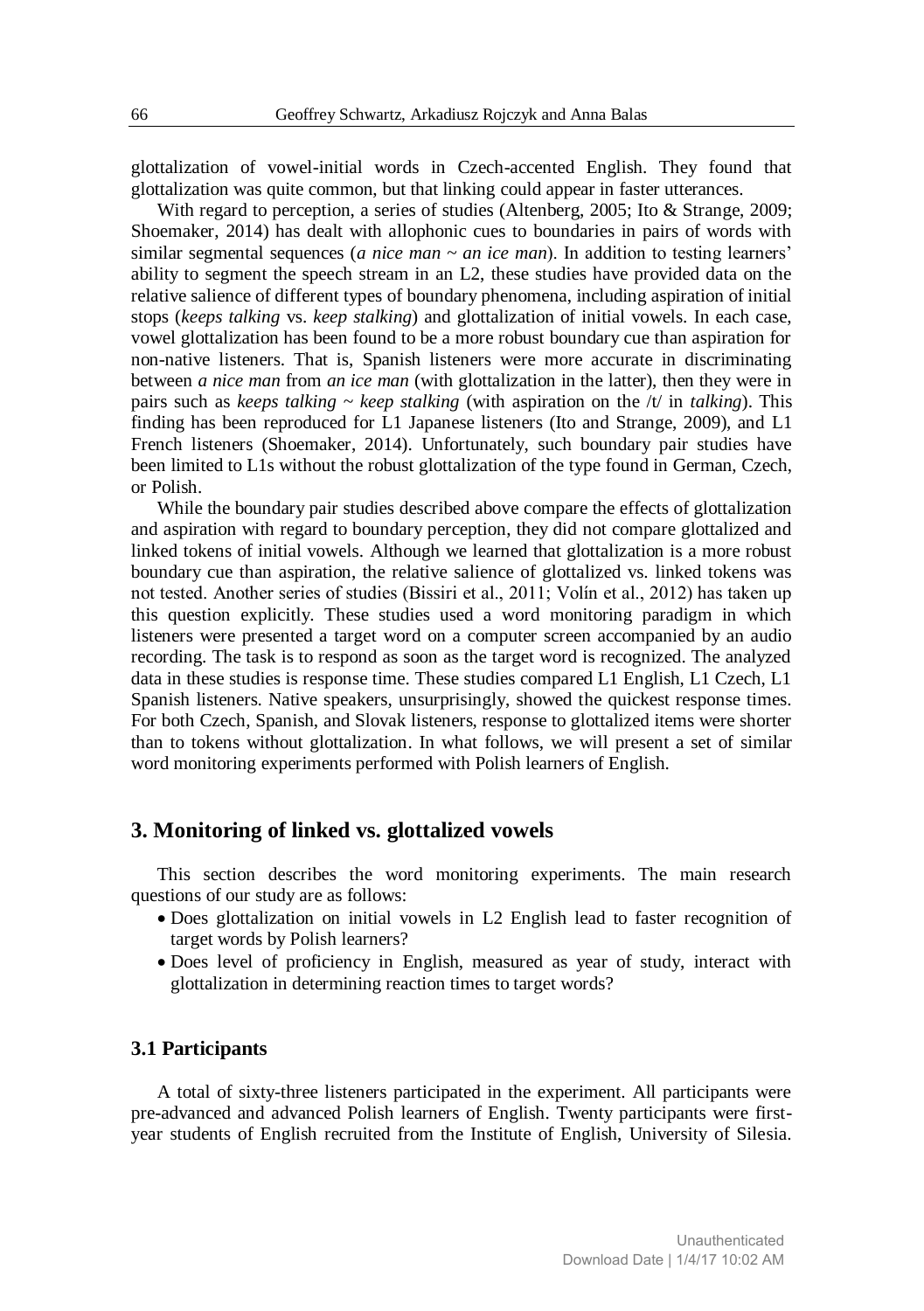Their proficiency of English was B2 in the Common European Framework of Reference for Languages (CEFRL). Another 20 participants were second-year students of English recruited from the Faculty of English, Adam Mickiewicz University in Poznan. Their proficiency was B2-C1 in the CEFRL. Finally, there were 23 third-year and fourth-year students of English recruited from the Faculty of English, Adam Mickiewicz University in Poznan with proficiency at C1-C2 in the CEFRL. None of the participants reported any hearing or manual disorders.

#### **3.2 Stimuli**

The stimuli consisted of 34 word-boundary sequences with both C#V and V#V combinations (Appendix). All initial vowels were stressed. The linked and glottalized tokens were selected from the corpus of recordings gathered for a larger project. Since the glottalized and linked versions of the same phrase were of different duration, the target words occurred at different time points in the experimental recordings. We decided not to time normalize them in PSOLA in order to preserve their authentic naturalness. Rather, we determined the time points at which the targets occurred and used them as benchmarks to calculate RTs. The target time points are given in Appendix. The experimental phrases were randomised and interspersed with 18 distractor phrases that were not included in the analysis.

#### **3.3 Procedure**

The experiment was run in E-Prime (Psychology Software Tools). First-year students were tested in the Acoustic-Phonetic Laboratory at the Institute of English, University of Silesia. Second-year, and third-year and fourth-year students were tested at the Faculty of English, Adam Mickiewicz University in Poznan. The participants were seated in front of a computer screen and listened to recordings of English sentences. They were instructed to respond when they heard a target word presented on the screen. They were encouraged to react as fast as they could. The experiment started with a welcome screen and the participants proceeded to the familiarization stage with five phrases not included in the analysis. Each trial started with a 'get ready' screen displayed for 2500 ms during which the participants set their finger on the 'space' button. Next the orthographic form of the target word was flashed in the middle of the screen for 1500 ms. After that, the recording was played while the target word was still displayed on the screen. The target stimuli were blocked and counterbalanced for linked and glottalized sequences for each listener in order to avoid the carry-over order effect. Each experimental session lasted approximately 10 minutes.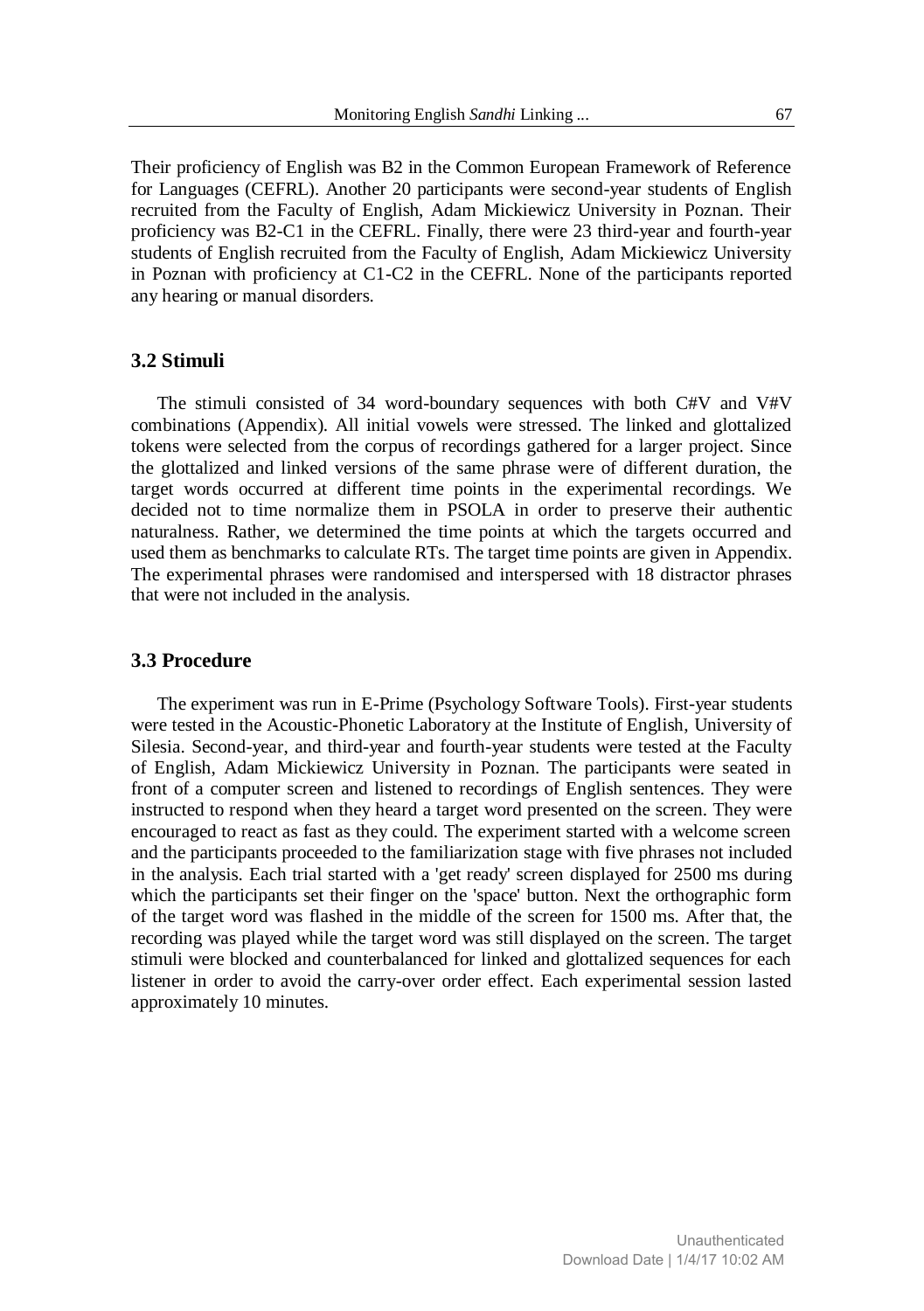#### **3.4 Results**

RTs were calculated by subtracting the registered RTs from the target word onsets to determine the actual reaction to the target item in the recording. The obtained RTs were trimmed to reject responses below 100 ms and above 1000 ms. Such trimming excluded false alarms and hesitations that resulted from conditions uncontrolled in the experiment (Bissiri et al., 2011).

The results pooled for all students without splitting into proficiency showed that target words in glottalizaed sequences (M=398; SD=122) were recognized significantly faster than target words in linked sequences (M=411; SD=129) [t(1010) = -2.77, p<.01, r=.3].



**Figure 1**. RTs for glottalized and linked tokens for all groups.

The analysis of RTs for the first-year students revealed that words at glottalized word boundaries were recognized faster (M=390; SD=122) than words at linked word boundaries (M=409; SD=131) [t(360) = -2.56, p < 05, r = 4].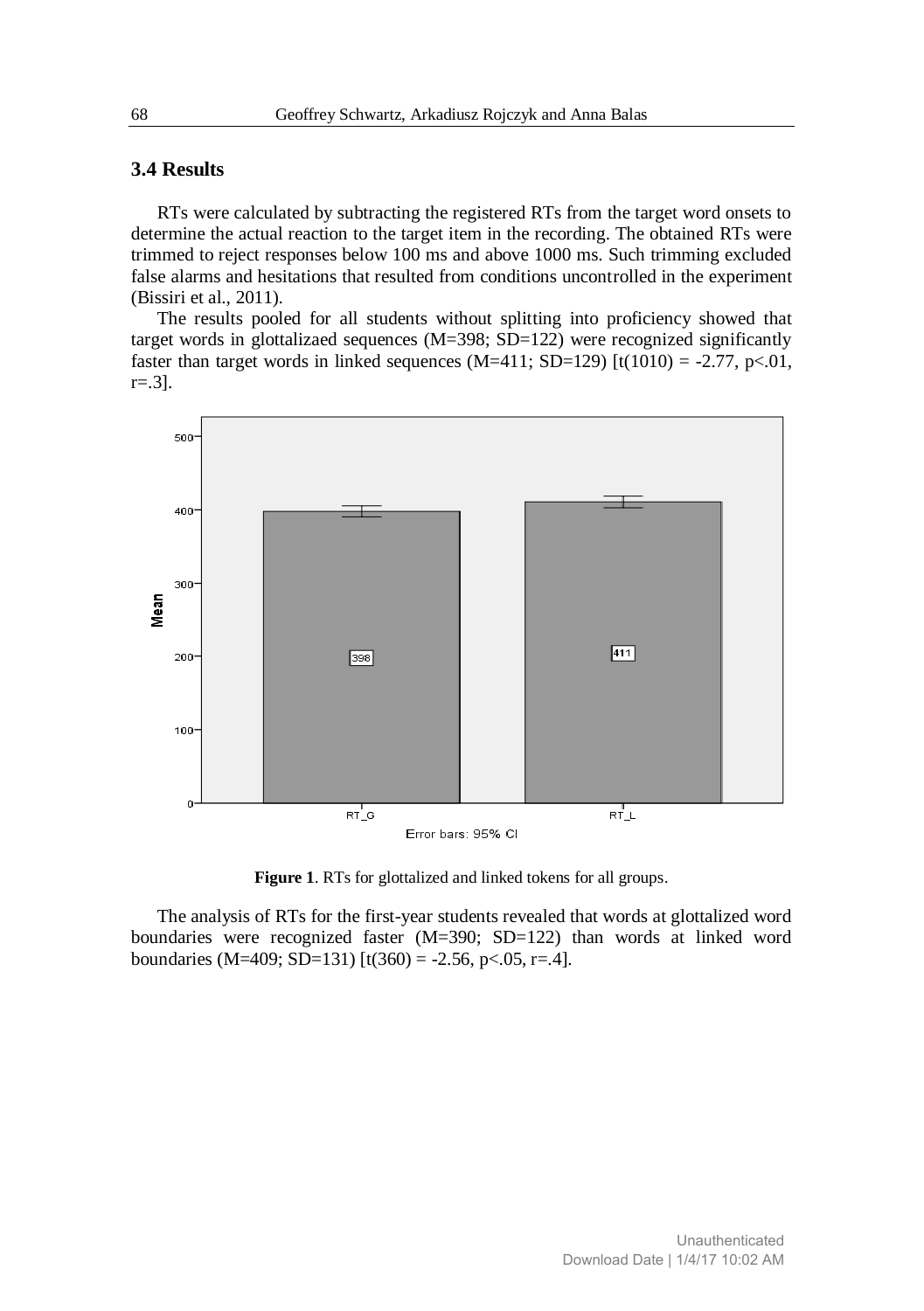

**Figure 2**. RTs for glottalized and linked tokens for first-year students.

In the group of second-year students the words at glottalized word boundaries were also recognized faster  $(M=409; SD=416)$  than the words at linked word boundaries (M=416; SD=141), however the difference was not significant [t(296) = -.73, p>.05].



**Figure 3**. RTs for glottalized and linked tokens for second-year students.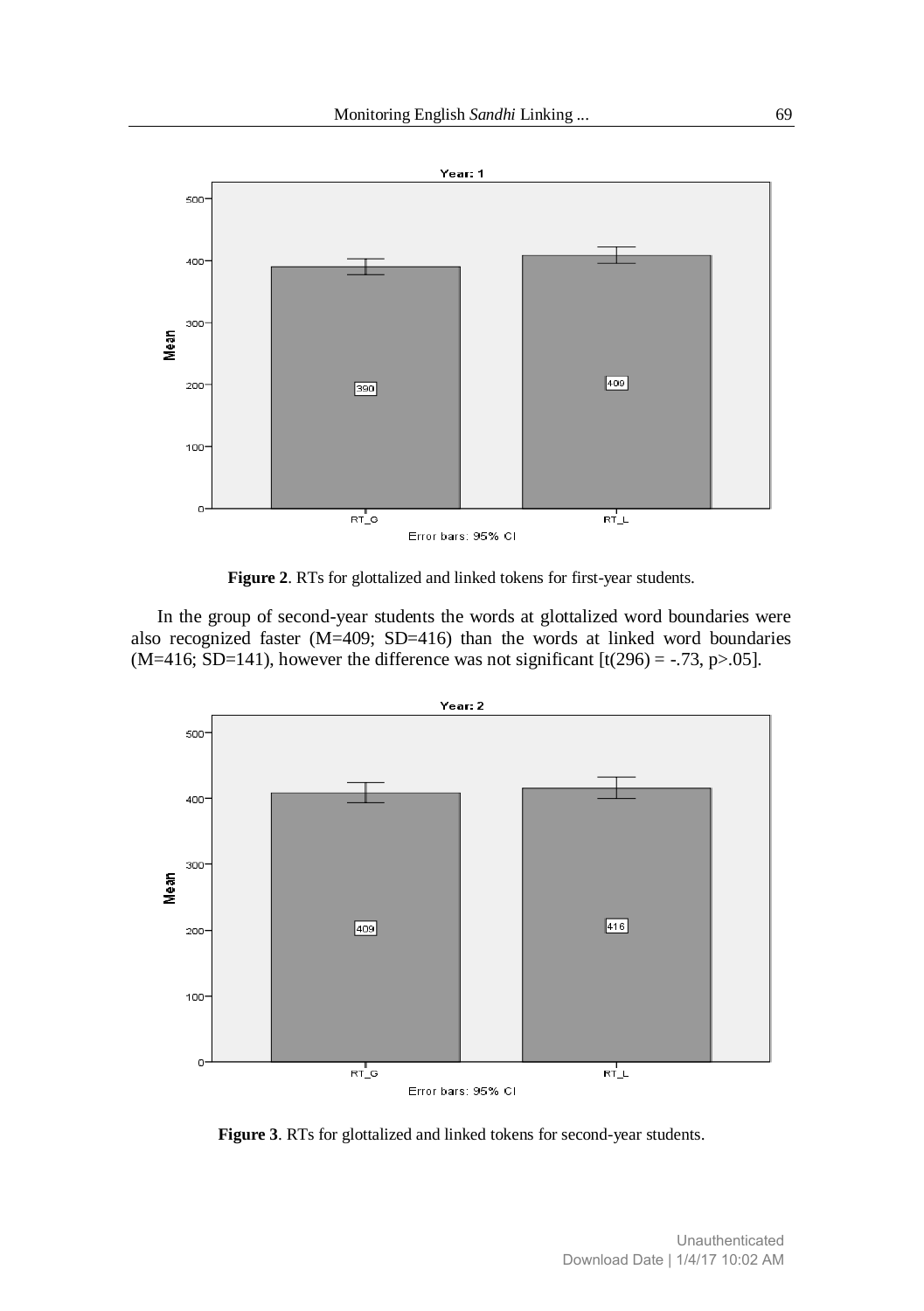Similarly to the previous group, third- and fourth-year students also recognized glottalized words faster (M=397; SD=112) than linked words (M=409; SD=115), however the difference did not meet the criteria of significance  $[t(352) = -1.56, p > 0.05]$ .



**Figure 4**. RTs for glottalized and linked tokens for third- and fourth-year students.

Finally, a mixed 3x2 ANOVA revealed no significant interaction between year of studies and and boundary type, [F(2, 1008)=.54, p=0.58]. This result is depicted graphically in Figure 5.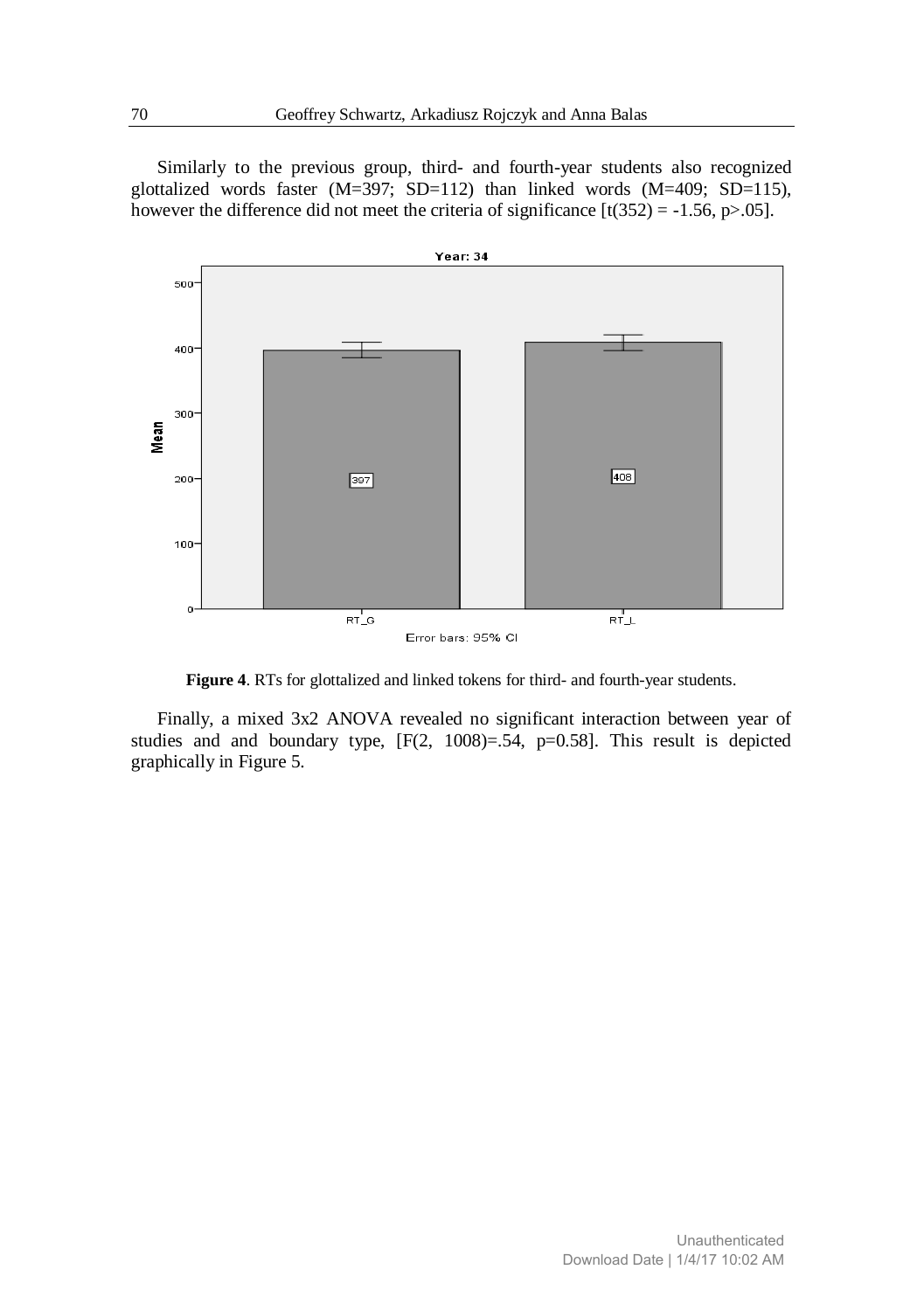

#### **3.5 Discussion**

The results of the experiments may be summarized as follows. Glottalization was associated with a slight decrease in response times to the target words. This difference, however, was quite modest. Reaction times were on average less than 5% quicker in the case of glottalized items. The level of proficiency in English, measured in terms of year of studies in English philology programs at Polish universities, did not have a significant effect on the results. Although  $1<sup>st</sup>$  year students showed a significant difference in response times to the two types of stimulus, the statistical tests revealed that overall there was no significant interaction between the realization of the initial vowel and year of studies.

The overall pattern of these results strikes us as somewhat surprising. Considering the prevalence of glottalization in L1 Polish and in Polish-accented English, we expected it to play a more significant role in perception and lead to a larger decrease in response times across all groups of learners. This is what was found in other monitoring studies with Spanish, Czech and Slovak learners of English (Bissiri et al., 2011; Volín et al., 2012), in which glottalized tokens were recognized on average about 10% more quickly. Nevertheless, there were differences between this study and the other studies that may have contributed to the discrepancy in the results. Most importantly, the target words in this study all contained stressed initial vowels and were produced in relatively short utterances. These are contexts in which glottalization is likely to occur. By contrast, the stimuli in the other studies were taken from larger utterances extracted from radio news reports, and some of the tokens were function words that are less likely to be glottalized.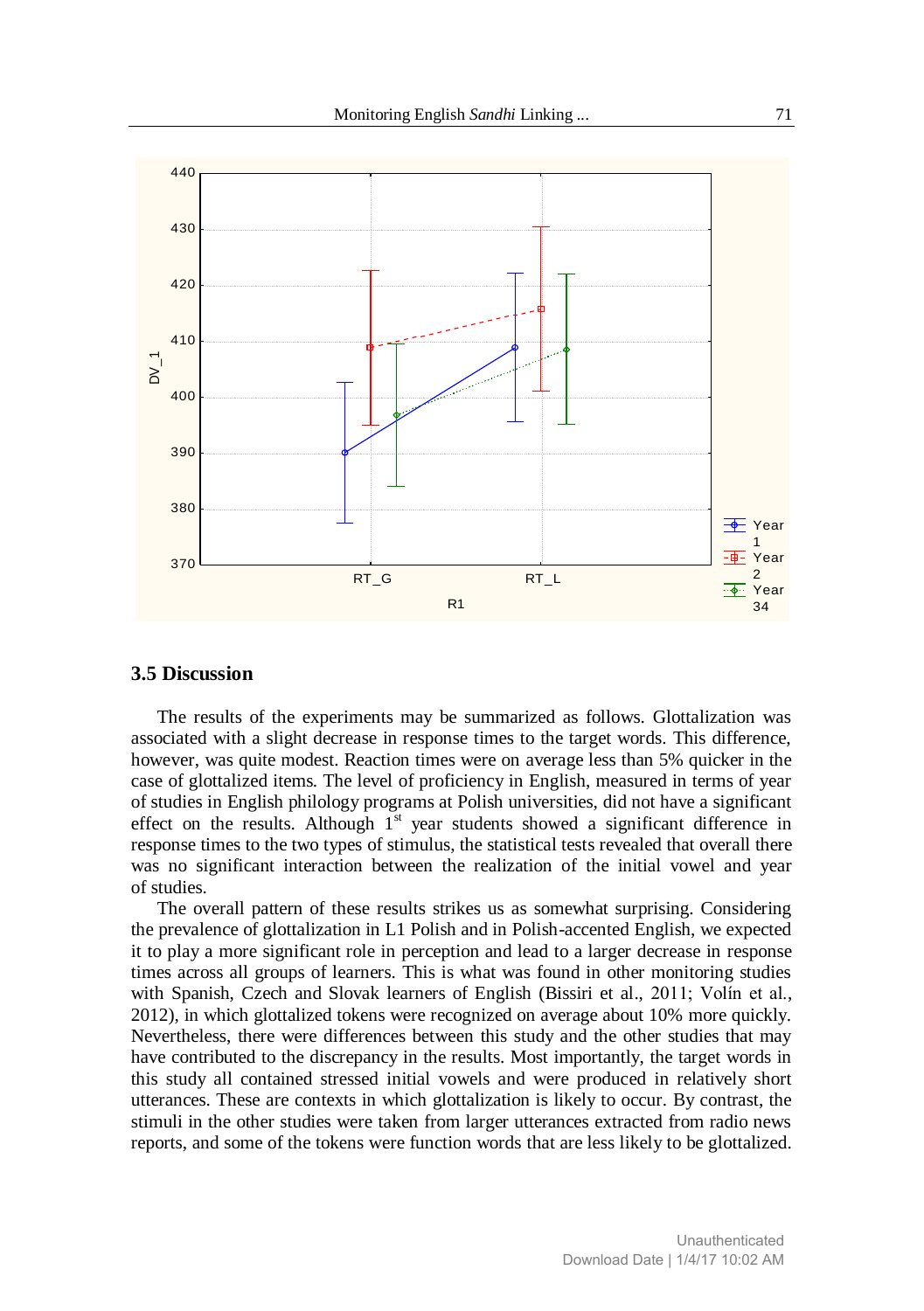Thus, the different contexts may have led to different expectations on the part of the listeners. Assuming that the stimuli differences may indeed explain the discrepancies in the results between the present study and those with learners of other languages, it may be hypothesized that glottalization provides a greater boost to word recognition in contexts in which it is less likely to appear. In the following section, we will consider the theoretical implications of this claim. Another possible interpretation of our results is that the participants in this study were simply 'too advanced', and were accustomed to hearing *sandhi* linking. To test this interpretation, we would need to run the monitoring experiments with native listeners. Unfortunately, in Poland it is difficult to gather an adequate group of experimental participants with English as their L1.

With regard to the differences in performance according to learner group, the results met our expectations in part. In particular, the contribution of glottalization to faster responses was greater for first year students than for higher level students. Assuming that higher level students have had more exposure to linking in L2, they should be less inclined to rely on glottalization for word recognition. One slightly unexpected finding was that independent of glottalization, overall response times did not decrease with higher levels of proficiency. One would think that more advanced learners should have recognized target words more quickly. They did not. A possible contributing factor might be that the first year group, in which student enthusiasm levels are higher, took a more serious approach to the experiment. Another possibility is that since the target words were relatively basic, they were already sufficiently familiar to all university-level students. Future work will need to test lower-level learners that learners at the primary or secondary school level.

#### **4. Equivalence and desensitization in L2 perception**

One of the more well-established concepts in the L2 speech literature is that of 'equivalence classification' (Flege, 1987), which is claimed to govern the success of speech learning as a function of the phonetic similarity of phonetic categories in L1 and L2. When an L1 and L2 sound are deemed phonetically similar, learners do not 'acquire' that sound as a new phonetic category. Rather, they treat it as a realization of the closest sound in their own L1 system. As an example, Flege (1987) cites L1 English learners' acquisition of the contrast between /u/ and /v/ in French. Since the /v/ is a 'new' sound for English speakers, learners eventually acquire it and produce it accurately. The French /u/, however, appears to be categorized as a token of English /u:/, which is nevertheless produced with a more fronted tongue position than the French vowel. Because of equivalence classification, L1 English learners tend not to produce the French vowel with a low enough F2 indicative of the target language  $/u'$ . One essential aspect of equivalence classification is that if an L2 phonetic feature is familiar from L1, learners may resist adopting it directly into their L2 system.

This basic concept may also be said to underlie Bohn's (1995) 'desensitization' hypothesis. Bohn sought to interpret findings from L2 perception studies. In one case, Spanish L1 speakers discriminated selected English vowel contrasts on the basis of duration cues, despite the fact that vowel duration is not available as a cue for L1 vowel contrasts. Bohn suggested that listeners may be desensitized by their coarse-grained L1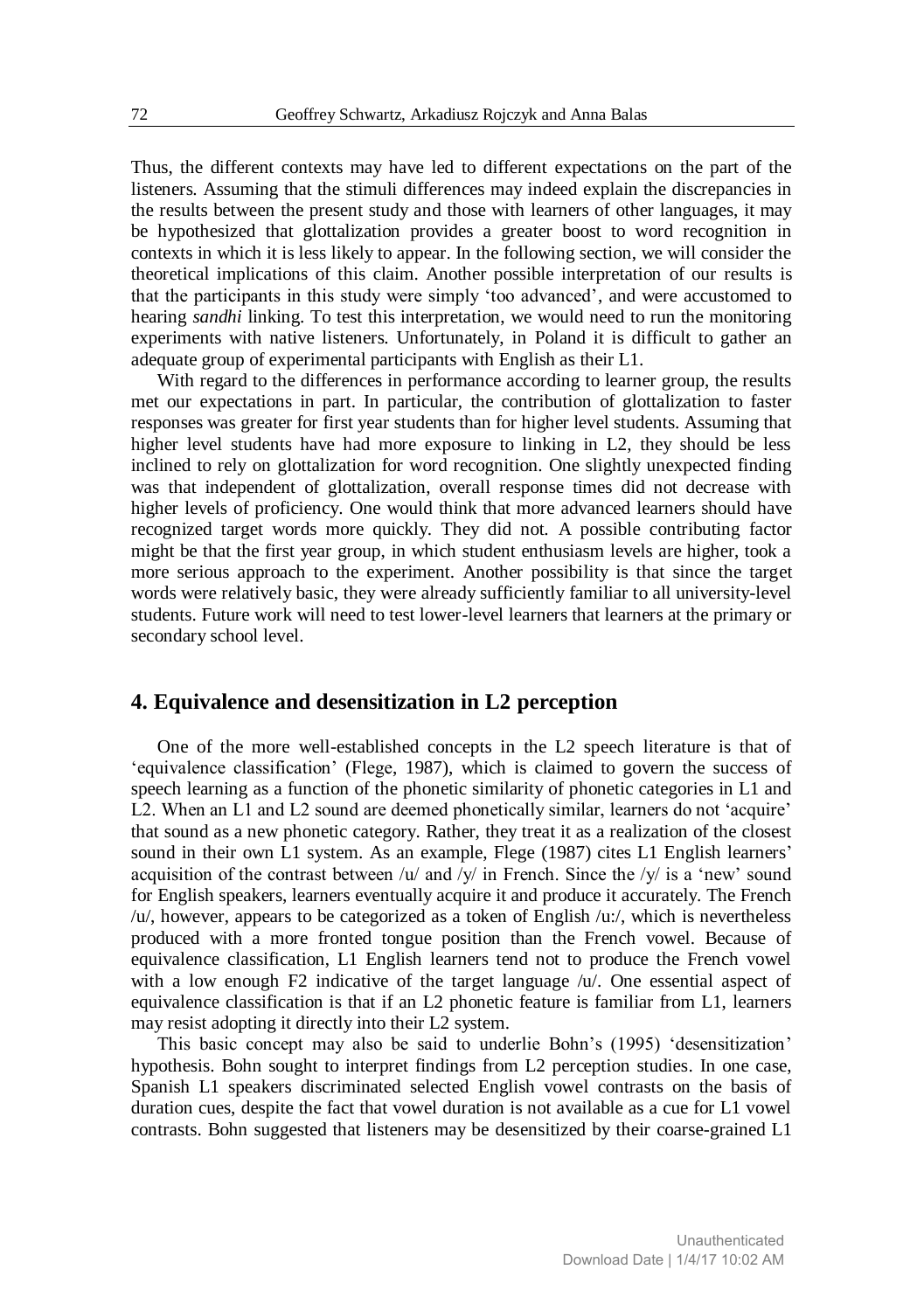spectral contrasts, and have difficulty adapting the perception of spectral properties to the L2 vowel system in which the contrasts are more subtle. Duration, a new cue that is outside their L1, rather than formant patterns, therefore becomes active in L2 perception even though it is absent from L1. We suggest that the modest effects of glottalization in the word monitoring tasks of the present study may be explained in similar terms. Since glottalization is quite common in L1 Polish, and the contexts of the stimuli were such that listeners may have expected glottalization, the Polish participants may have been desensitized to its effects as a boundary cue. In other words, since glottalization was expected, it may have been perceptually transparent to the Polish listeners. If this interpretation is correct, we might hypothesize the existence of an inverse relationship between the likelihood of glottalization in production and its effects as a boundary cue in perception. This hypothesis should be explored in future research.

To conclude, this paper has added to the body of literature on the perception of boundary effects in a second language. The somewhat surprising result suggests the need for further research, but is nevertheless interpretable within the context of current theoretical models of L2 speech acquisition. Interestingly, this interpretation lends support to the general notion that phonetic features that are familiar from L1 may be a handicap to L2 acquisition.

#### **Acknowledgement**

This research was supported by a grant from the Polish National Science Centre (Narodowe Centrum Nauki), project nr. UMO-2012/05/B/HS2/04036, "*Sandhi* in second language speech".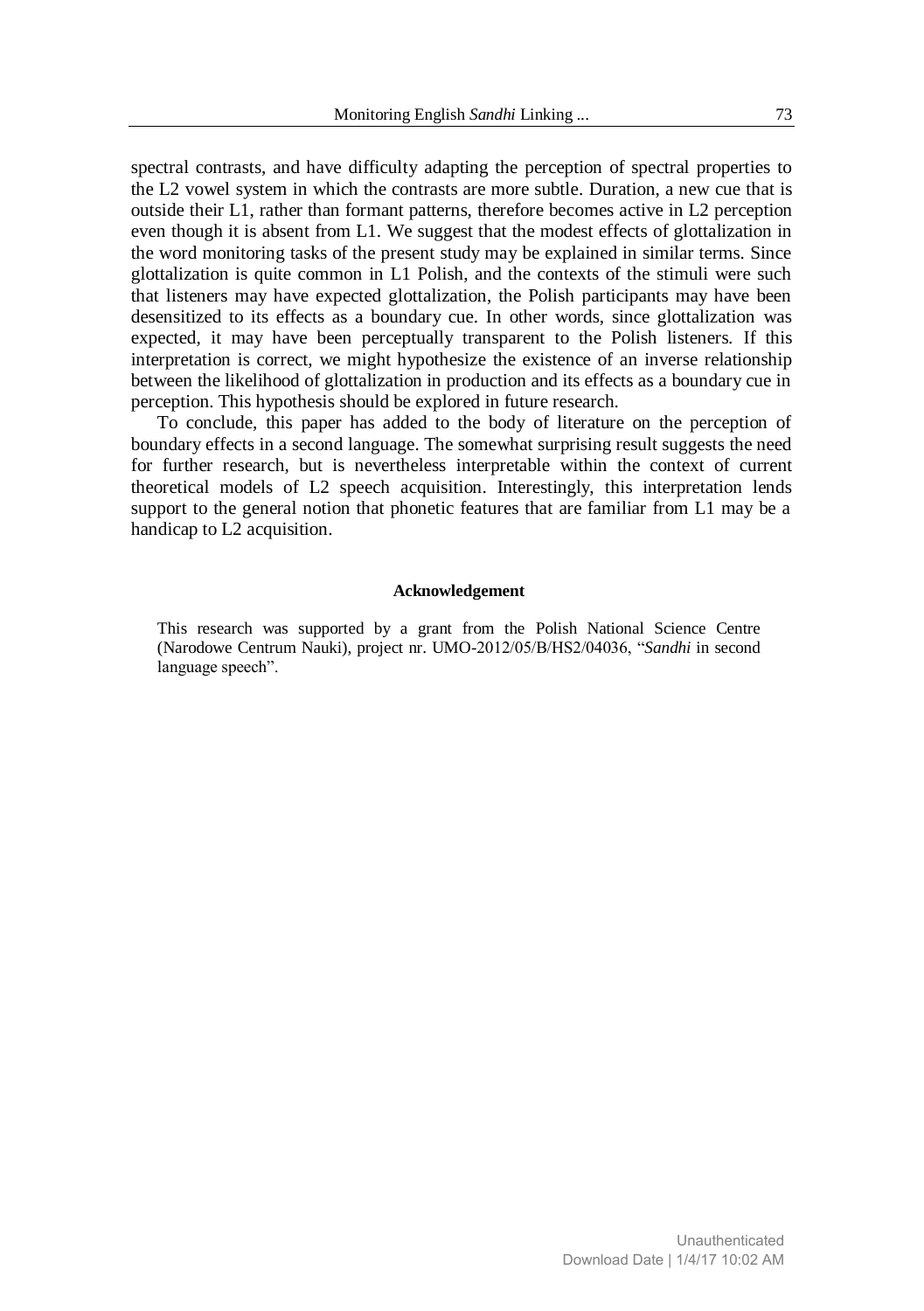#### **References**

- Altenberg, E. (2005). The perception of word boundaries in a second language. *Second Language Research, 21(4)*, 325-358.
- Balas, A., Schwartz, G., & Rojczyk, A. (2014). Explicit instruction in boundary liaison benefits for the production of final voiced obstruents in L2 English. Paper given at the 47th Annual Meeting of Societas Linguistica Europea, Poznań.
- Bissiri, M. P., Lecumberri, M. L., Cooke, M., & Volín, J. (2011). The role of wordinitial glottal stops in recognizing English words. *Proceedings of Interspeech 2011*. Florence, Italy.
- Bohn, O-S. (1995). Cross-language speech perception in adults first language transfer does not tell it all. In W. Strange (Ed.), *Speech perception and linguistic experience: Issues in cross-language research* (pp. 275-300). Baltimore: York Press.
- Cebrian, J. (2000). Transferability and productivity of L1 rules in Catalan-English interlanguage. *Studies in Second Language Acquisition, 22*, 1-26.
- Cruttenden, A., (2001). *Gimson's Pronunciation of English* (6th ed.). London: Arnold.
- Davidson, L., & Erker, D. (2014). Hiatus resolution in American English: the case against glide insertion. *Language, 90(2)*, 482-514.
- Dilley, L., Shattuck-Hufnagel, S., & Ostendorf, M. (1996). Glottalization of word-initial vowels as a function of prosodic structure. *Journal of Phonetics, 24*, 423-444.
- Flege, J. E. (1987). The production of 'new' and 'similar' phones in a foreign language: evidence for the effect of equivalence classification. *Journal of Phonetics, 15*, 47-65.
- Garellek, M. (2012). Word-initial glottalization and voice quality strengthening. *UCLA Working Papers in Phonetics, 111*, 92-122.
- Gonet, W., & Pietroń, G. (2004). The Polish tongue in the English ear. In W. Sobkowiak & E. Waniek-Klimczak (Eds.), *Zeszyty Naukowe PWSZ w Koninie* (pp. 56-65). Konin: Wydawnictwo PWSZ.
- Hillenbrand, J. M., & Houde, R.A. (1996). The role of F0 and amplitude in the perception of intervocalic glottal stops. *Journal of Speech and Hearing Research, 39*, 1182-1190.
- Howard, M. (2006). Variation in advanced French interlanguage: A comparison of three (socio) linguistic variables. *The Canadian Modern Language Review/La revue canadienne des langues vivantes, 62(3)*, 379-400.
- Howard, M. (2008). On the role of naturalistic and classroom exposure in the acquisition of socio-phonological variation: A longitudinal study of French liaison. *Journal of Applied Linguistics, 5(2)*, 159-179.
- Ito, K., & Strange, W. (2009). Perception of allophonic cues to English word boundaries by Japanese second language learners of English. *Journal of the Acoustical Society of America, 125(4)*, 2348-2360.
- LLeo, C., & Vogel, I. (2004). Learning new segments and reducing domains in German L2 phonology: The role of the Prosodic Hierarchy. *International Journal of Bilingualism, 8*, 79-104.
- Palková, Z. (1997). *Fonetika a fonologie češtiny*. Praha: Karolinum.
- Ratcliffe, R. (1996). Languages with obligatory onsets and without distinctive length. Message posted to LINGUIST List electronic mailing list, archived at: http://linguistlist.org/issues/7/7-1698.html#1.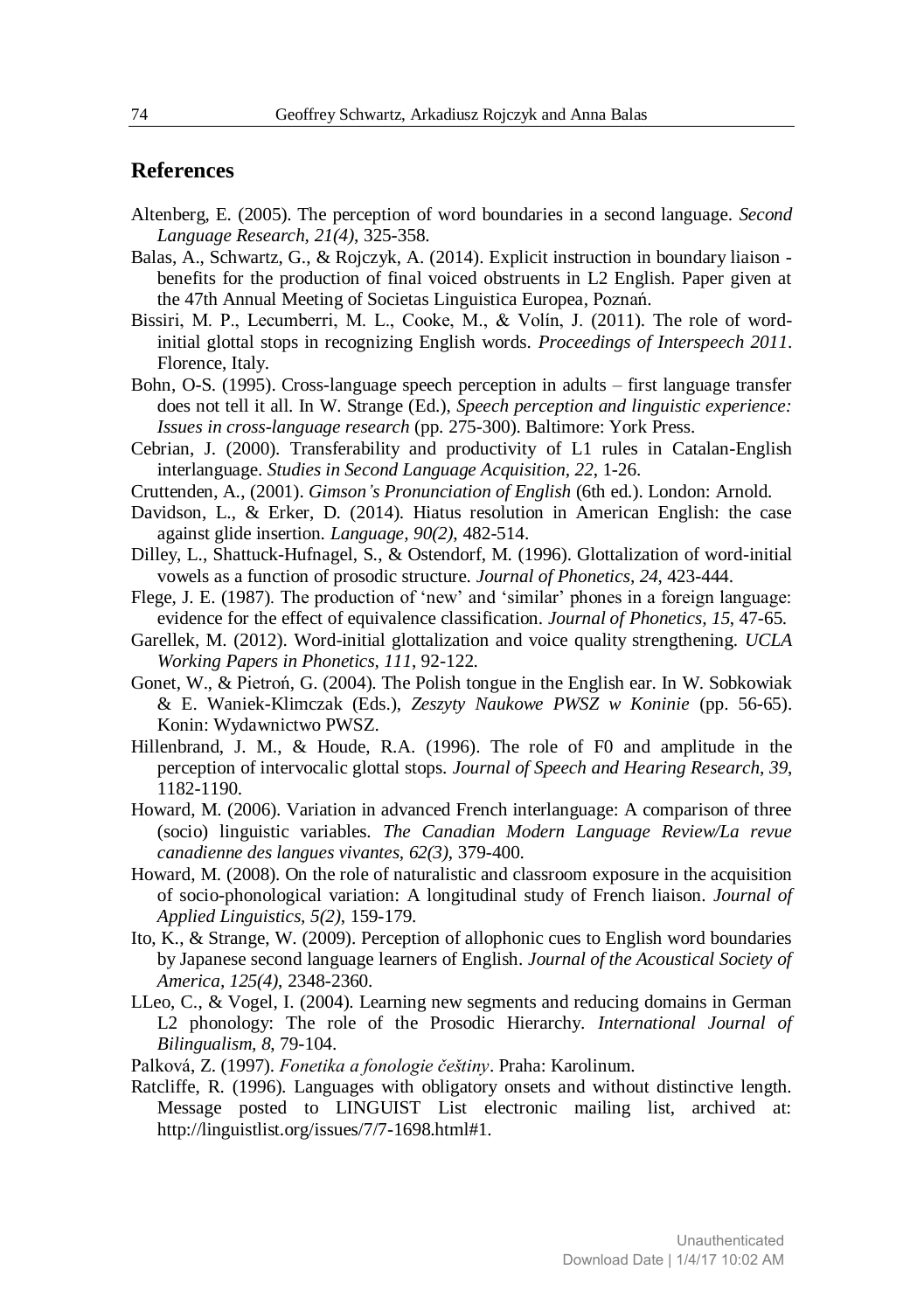- Rojczyk, A., Schwartz, G., & Balas, A. (2014). The production of word-boundary C#V sequences by Polish learners. Paper given at the 6th Annual PSLLT Conference. Santa Barbara, CA.
- Scheuer, S. (2003). What to teach and what not to teach? Some reflections on the relative salience of interlanguage errors. In W. Sobkowiak & E. Waniek-Klimczak (Eds.), *Zeszyty Naukowe PWSZ w Koninie* (pp. 93-99). Konin: Wydawnictwo PWSZ.
- Schwartz, G. (2013a). Vowel hiatus at Polish word boundaries phonetic realization and phonological implications. *Poznań Studies in Contemporary Linguistics, 49(4)*, 557- 585.
- Schwartz, G. (2013b). A representational parameter for onsetless syllables. *Journal of Linguistics, 49(3)*, 613-646. DOI: http://dx.doi.org/10.1017/S0022226712000436.
- Schwartz, G., Balas, A., & Rojczyk, A. (2014). External sandhi in L2 segmental phonetics - final (de)voicing in Polish English. *Concordia Working Papers in Applied Linguistics 5*, 637-649.
- Shoemaker, E. (2010). The exploitation of fine phonetic detail in the processing of L2 French. In B. Van Patten & J. Jegerski (Eds.), *Research in Second Language Processing and Parsing* (pp. 259-279). Amsterdam : John Benjamins.
- Shoemaker, E. (2014). The exploitation of subphonemic acoustic detail in L2 speech segmentation. *Studies in Second Language Acquisition, 36(4)*, 709-731.
- Šimáčková, Š., Kolářová, K., & Podlipský, V. J. (2014). Tempo and connectedness of Czech-accented English speech. *Concordia Working Papers in Applied Linguistics, 5*, 667-677.
- Sturm, J. (2013). Liaison in L2 French: The effects of instruction. In J. Levis & K. LeVelle (Eds.), *Proceedings of the 4th Pronunciation in Second Language Learning and Teaching Conference, Aug. 2013* (pp. 157-166). Ames, IA: Iowa State University.
- Volín, J., Uhrinová, M., & Skarnitzl, R. (2012). The effect of word-initial glottalization on word monitoring in Slovak speakers of English. *Research in Language, 12(2)*, 173-181. DOI: 10.2478/rela-2014-0008
- Whitworth, N. (2003). Prevocalic boundaries in the speech of German-English bilinguals. *Proceedings of the 15th ICPhS, Barcelona.* 1093-1096.
- Wiese, R. (1996). *The Phonology of German*. Oxford: Clarendon Press.
- Zsiga, E. (2003). Relearning consonant timing. *Studies in Second Language Acquisition, 25(3)*, 399-432.
- Zsiga, E. (2011). External sandhi in a second language: the phonetics and phonology of obstruent nasalization in Korean and Korean-accented English. *Language, 87(2)*, 289-345.